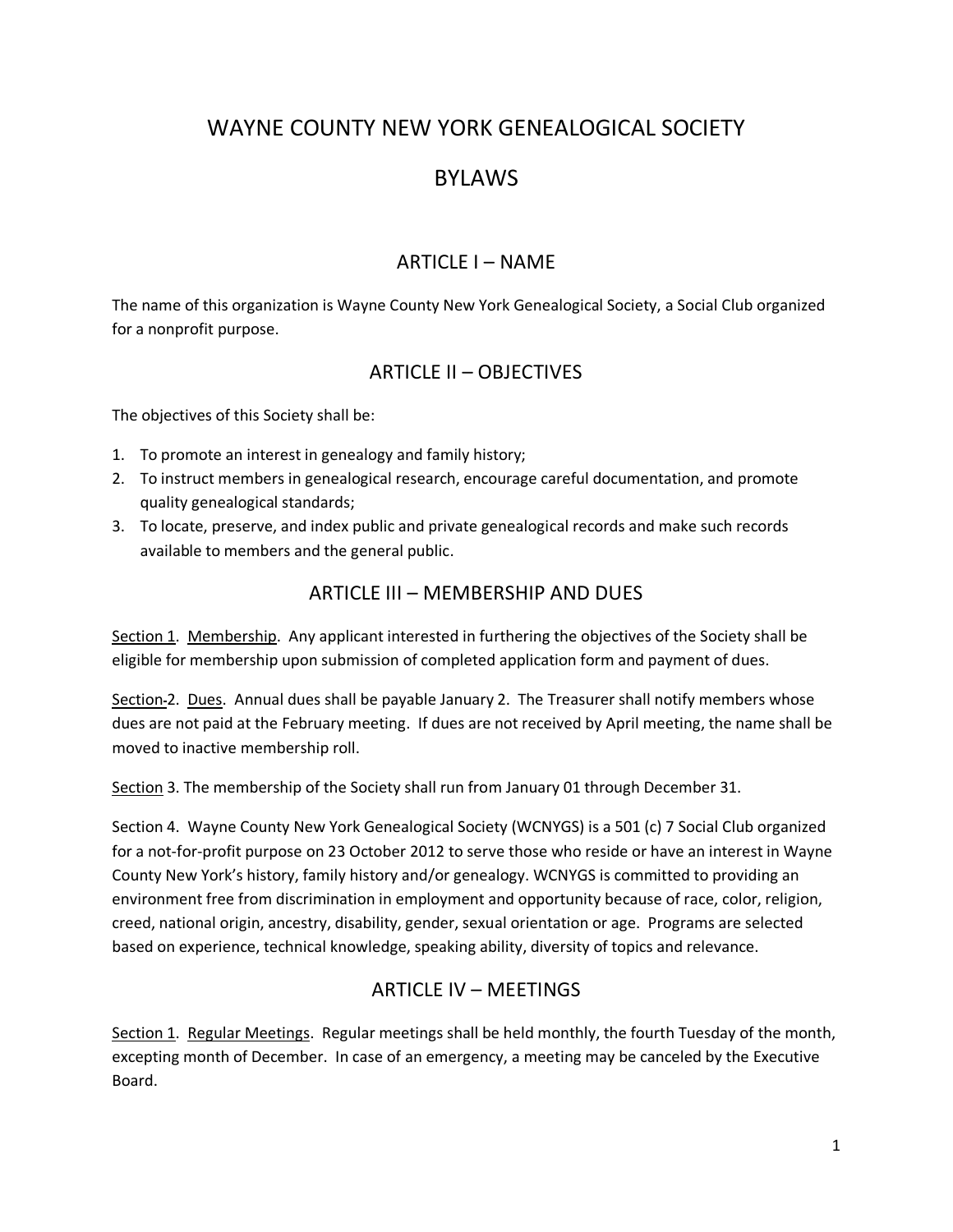Section 2. Special Meetings. Special meetings of the Society may be called by the President, the Executive Board, or the written request of ten members. The call for such a meeting shall be given at least ten (10) days written notice which shall state the purpose of the meeting. No business other than that stated shall be conducted.

Section 3. Annual Meeting. The regular meeting in June shall be known as the Annual Meeting.

Section 4. Quorum. For the purposes of conducting business, the quorum shall be constituted by a quorum of the number of members attending the meeting. [Amended 24 June 2014.]

#### ARTICLE V – OFFICERS

Section 1. The Officers of the Society shall be President, Vice-President, Secretary, and Treasurer.

Section 2. Election of the President and Treasurer shall be at the Annual Meeting in even-numbered years.

Section 3. Election of the Vice President and Secretary shall be at the Annual Meeting in odd-numbered years.

Section 4. Terms of Office. Officers shall be elected for a two-year term and serve until their successors are elected. No officer may serve more than two consecutive terms in any one office. Exclusionary Clause: If an elective office would remain vacant after Nominating Committee's Slate Report AND there is No Nominations Received from the Floor at the May regular meeting for the elective office, the incumbent officer, then, may elect to serve another elective term in elective office and be presented as the proposed Nominating Committee Slate's officer. All Officers shall take office at the close of the Annual Meeting.

### ARTICLE VI – EXECUTIVE BOARD

Section 1. The Executive Board shall consist of the officers, the Immediate Past President *and*, *Committee Chairs*.

Section 2. No person shall be elected or appointed or shall continue to serve as an officer unless that person is a member in good standing.

Section 3. Any vacancy occurring on the Executive Board, with the exception of the President, may be filled until the next Annual Meeting by a majority vote of the remaining members of the Executive Board.

Section 4. There shall be at least four regular meetings of the Executive Board annually.

Section 5. The quorum for the Executive Board shall be a majority *of officers, including the Immediate Past President, and one Committee Chair.*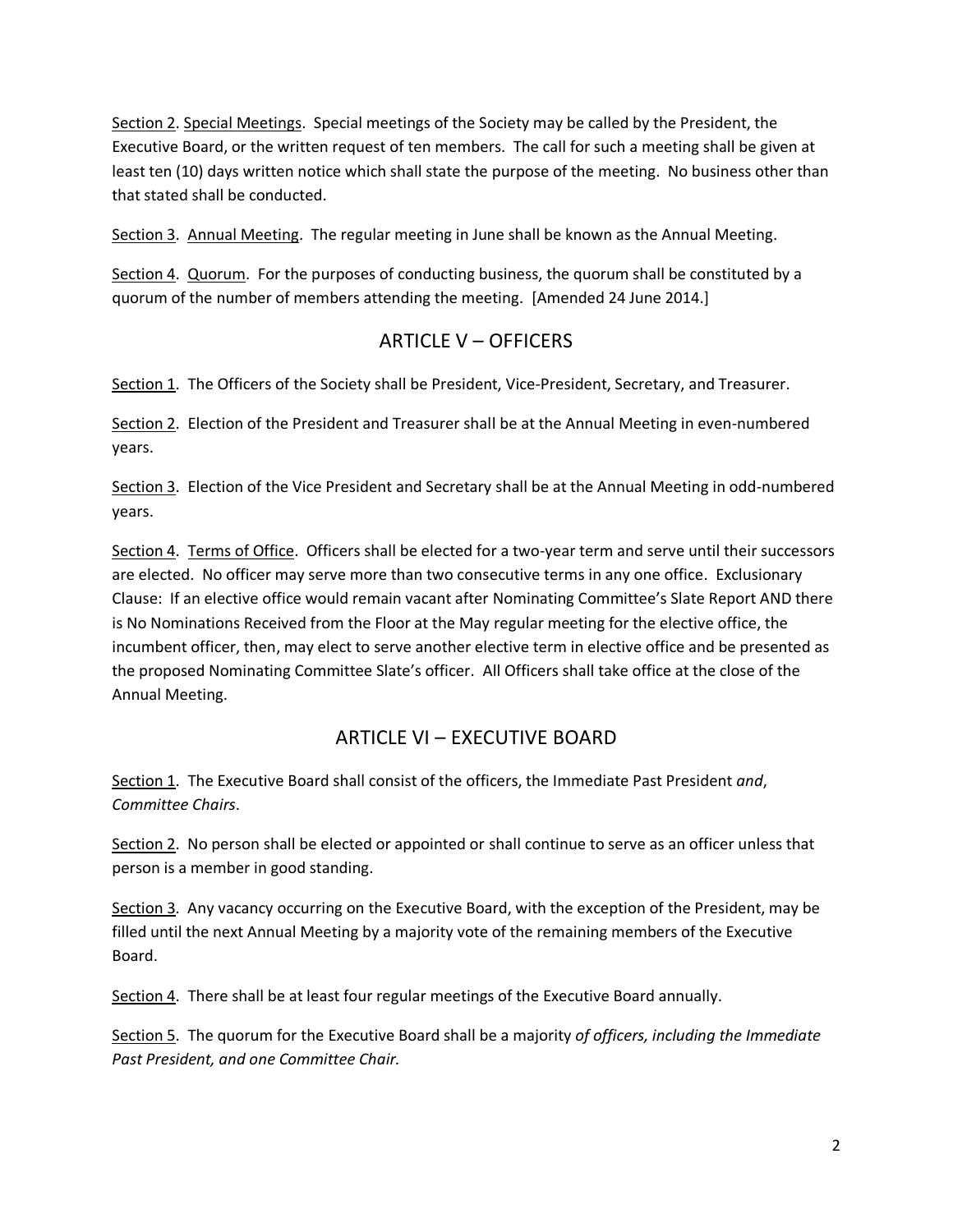#### Section 6. The Executive Board Shall:

- A. The Executive Board shall have general supervision of the affairs of the Society between its business meetings, fix the hour and place of meetings, make recommendations to the Society, and perform other such duties as are specified by these bylaws. The Board shall be subject to the orders of the Society, and none of its acts shall conflict with action taken by the society.
- B. Direct Committees; Parliamentarian; Website Coordinator; and, Delegate(s).
- C. Approve general membership meeting programs; and bring items of legislative genealogical interest to attention of membership.
- D. Prepare an annual budget to be adopted at the regular November meeting by a majority vote; plan and conduct Society fund-raising projects as needed.

# ARTICLE VII – DUTIES OF OFFICERS

Section 1. Duties: These officers shall perform the duties described by these bylaws and by the parliamentary authority adopted by the Society.

- 1. President Shall:
	- a) Preside at all meetings of the general membership and the Executive Board.
	- b) Be the principal executive officer of and is the official representative spokesperson for the Society.
	- c) Appoint all heads of standing committees and delegates with approval of the Executive Board.
	- d) The President shall appoint a Parliamentarian, Volunteer Delegates, and Volunteer Coordinator to serve the Society with approval of Executive Board.
	- e) Sign with the Secretary and/or the Treasurer, as may be required, all contracts and documents authorized by the Society.
	- f) In the absence of the Treasurer, the President shall sign checks and/or make checking account disbursement for authorized disbursements on behalf of the Society.
	- g) Be an ex-officio member of all committees except the Nominating Committee.
	- h) Present a written report for acceptance by the Executive Board prior to the Annual meeting.
- 2. Vice-President Shall:
	- a) Assume the duties of the President in the absence of, or at the request of the President.
	- b) Assume the duties of the President for the remaining term of office in the event of a vacancy in the office of President.
	- c) Represent the organization at the request of the president.
	- d) Be Chair of the Program Committee and appoint committee assistants, as needed.
	- e) Present a written report for acceptance by the Executive Board prior to the Annual meeting.
- 3. Secretary Shall:
	- a) Be the Secretary of the Society and the custodian of the Society's records including reports from the Committees.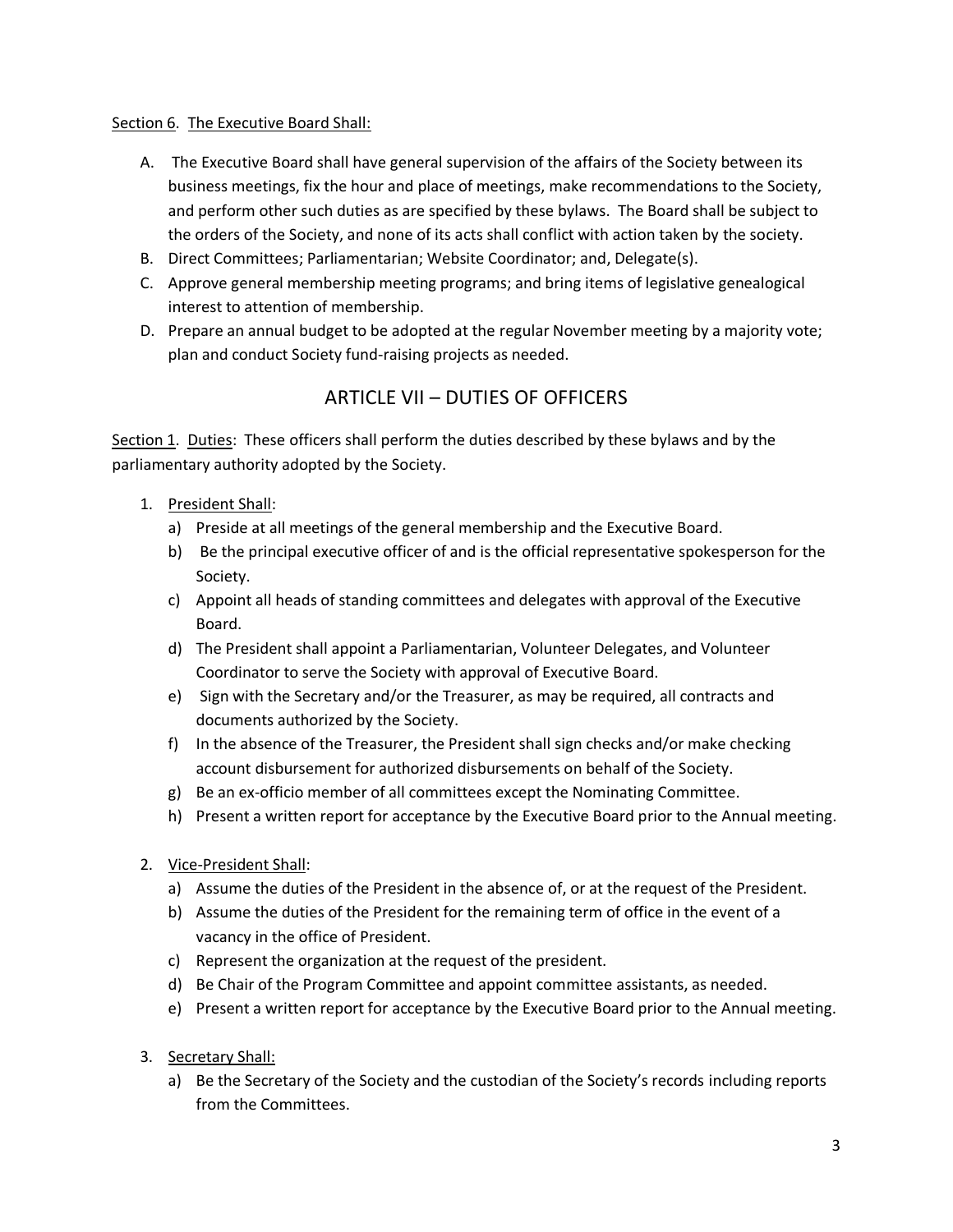- b) Keep a record of the proceedings of the Society.
- c) Keep and have available for reference at all meetings, one book in which copies of the Society's Charter, Bylaws, and Standing Rules are kept current.
- d) Notify officers, committees, and delegates of their appointments; supply delegates of the Society with credentials as necessary.
- e) Furnish officers and committees with copies of all papers and books necessary for the proper performance of their respective duties, including membership lists.
- f) Maintain a current inventory of all legal documents, records, and equipment belonging to the Society.
- g) Sign, with the President, all contracts and documents authorized by the Society.
- h) Send out proper notices of all meetings, committees, delegates, and the general membership of any special meetings as necessary.
- i) Assist in any Society mailings as requested by the Executive Board.
- j) Receive, with the President, Society's mail and distribute it to the proper departments within the Society.
- k) Present a written report for acceptance by the Executive Board prior to the Annual Meeting.
- 4. Treasurer Shall:
	- a) Be custodian of all funds of the Society and deposit them in insured financial institutions, or invest them pursuant to instructions of the Executive Board.
	- b) Signs checks, institutes debt-card debits for authorized disbursements on behalf of the Society.
	- c) Notify members of delinquent dues and report such delinquencies to the Executive Board; and, (2) maintain current membership list of all members in good standing and providing copy to other officers and committees as needed.
	- d) Present a statement of finances at each meeting of the Executive Board and of the General Membership.
	- e) Present at the Annual Meeting a financial report covering the entire previous year *and have records available for members review*.

### ARTICLE VIII – STANDING AND SPECIAL COMMITTEES

Section 1. Standing Committees. The Standing Committees of the Society shall be Archivist/Historian; Audit Committee; Program Committee; Nominating Committee; Web Site; Publicity and Public Relations;

Section 2. Term of Office. Standing Committee Chairs shall serve for a term of one year from the date of appointment, or for the remainder of the then President's term of office. Committee Chairs may be reappointed for no more than three successive terms in office *or* at the discretion of the Executive Board.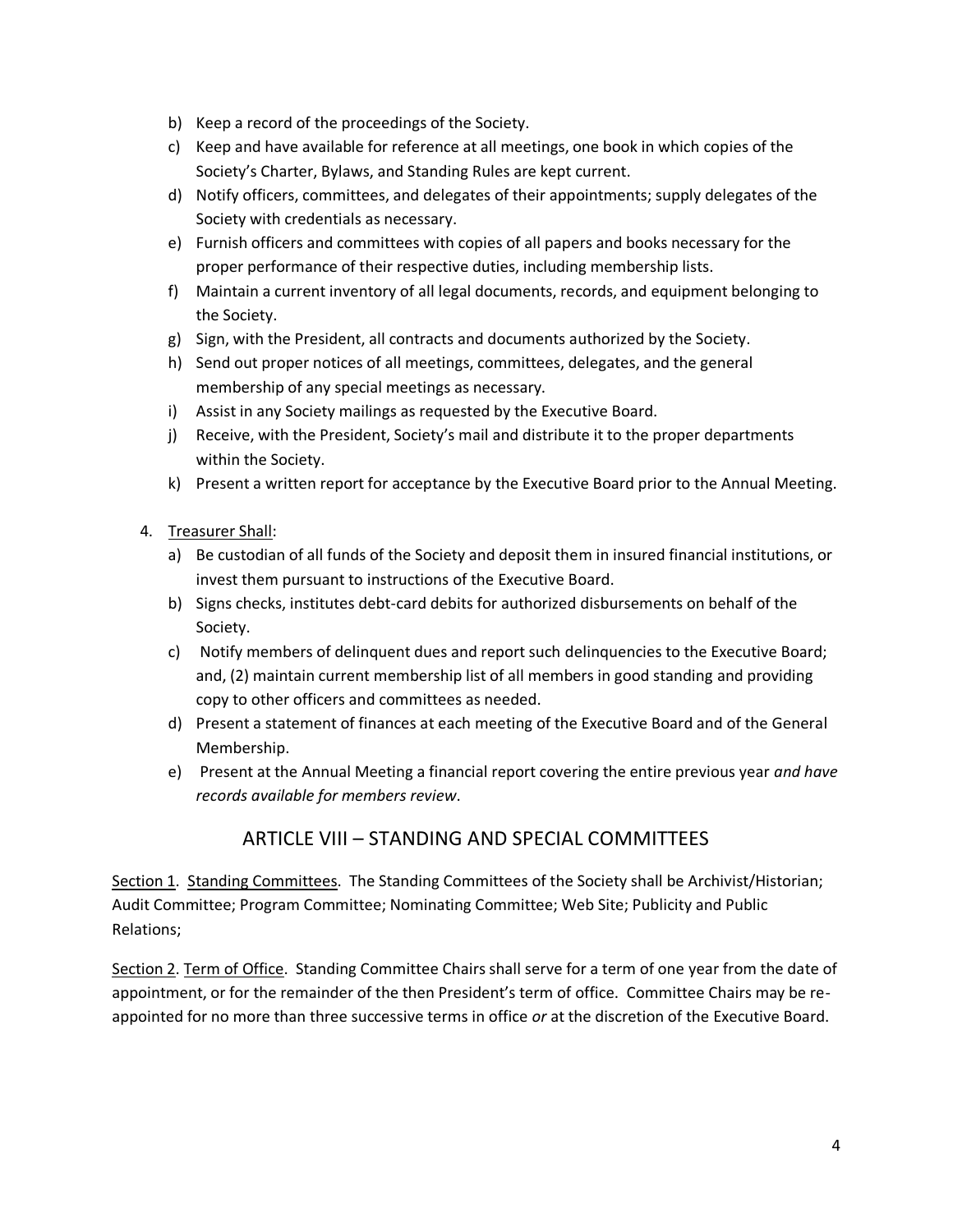#### Section 3. Duties.

- 1. Archivist/Historian Shall:
	- (a) Collect and preserve all items of historical interest to the Society.
	- (b) Collect and preserve the genealogy and biography data submitted by Society members.
	- (c) Maintain a Surname file.
	- (d) Keep the permanent issues of the Society newsletter.
	- (e) Perform other services as may be prescribed by the Executive Board.
	- (f) Present an Annual Summary Report to be placed on file.
- 2. Audit Committee Shall:
	- (a) Consist of three *two* persons who annually perform an audit both of the Treasurer's books and the Bank Statements.
	- (b) Present a written report of the audit to the Executive Board by the end of the first quarter.
	- (c) Inventory all Society property and present a written report of the findings to the Executive Board within sixty days after the close of the year.
	- (d) Audit the Treasurer's books upon change of Treasurer and present its written report within sixty days after the change of Treasurer.
	- (e) Perform other services as may be prescribed by the Executive Committee.
- 3. Program Committee Shall:
	- (a) Plan programs of genealogical/historical interest to the membership.
	- (b) Prepare annual Program Schedule that meets the Society Objectives and educational needs of the membership; and, submits to the Executive Board one month prior to the Annual Membership Meeting the proposed Program Schedule.
	- (c) Serve in an advisory capacity as needed by the membership of the Society.
	- (d) Bring items of genealogical interest to the attention of members.
	- (e) Perform any other services as required by the Executive Board.
	- (f) Present an Annual Summary Report to be placed on file.
- 4. Nominating Committee Shall :
	- (a) In an election year, a volunteer shall be sought to serve as Nominating Committee Chair who will then be appointed at the April regular meeting; and. the Nominations Committee Chair may seek additional one-to-two members to assist, if needed, following the April regular meeting.
	- (b) Nominate candidates for offices to be filled at the Annual Meeting. Candidates for *elected* office must be active members in the Society.
	- (c) Report the list of candidates to the Executive Board prior to the May meeting of membership, accompanied by written consent of each nominee to serve.
	- (d) Additional nominations from the floor shall be permitted.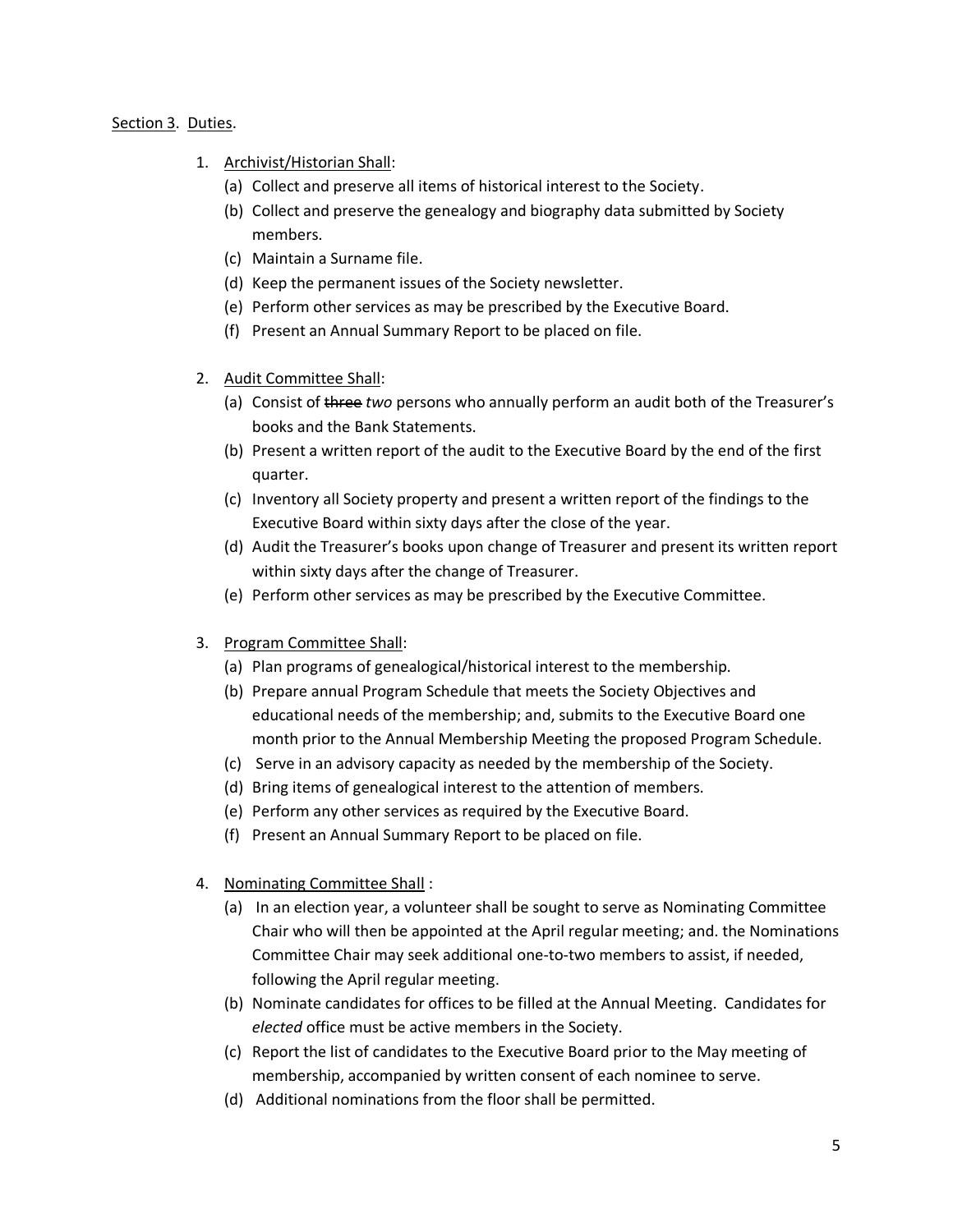- (e) Nominating Committee Chair and committee members shall be discharged from duties following presentation of the Nominating Committee's Report of the Slate at the May meeting.
- 5. Web Site Manager Shall:
	- (a) Be responsible for maintaining the Society's presence by maintaining a current & updated web site and by "linking" with like-kind nonprofit genealogical and historical societies and associations.
	- (b) Serve as a consultant to the Executive Board on website operation; purchase or operation of Society computer hardware or software or any electronically-created databases.
	- (c) Perform any other services as directed by the Executive Board.
	- (d) Present an Annual Report to be placed on file.
- 6. Publicity and Public Relations Shall:
	- (a) Be responsible for all publicity on behalf of the Society, including Society's newsletter and announcements of events.
	- (b) Be alert to opportunities to build support in the community through participation in civic programs.
	- (c) Generate political or civic support for issues of concern to the genealogical community, such as records preservation.
	- (d) Acquire materials to be considered for publication in the Society's newsletter crediting origins of materials and abiding by copyright laws.
	- (e) Perform any other services as required by the Executive Board.
	- (f) Present an Annual Summary Report to be placed on file.
- 7. Volunteer Delegate(s) Shall:
	- (a) Represent the Society to the state-wide genealogical organization through regular attendance at their meetings and events.
	- (b) Relay news of statewide and national genealogical organization's services, activities, and projects, and clarify their importance to the Society.
	- (c) Express the views of the Society so as to help the state and national organization in its planning and decision making when requested.
	- (d) Be available to the state and national organizations to assist with projects and activities if requested.
	- (e) If called upon to vote in the national or state genealogical organization, vote the position of the Society, not a personal view.
	- (f) Present an Annual Summary Report to be placed on file.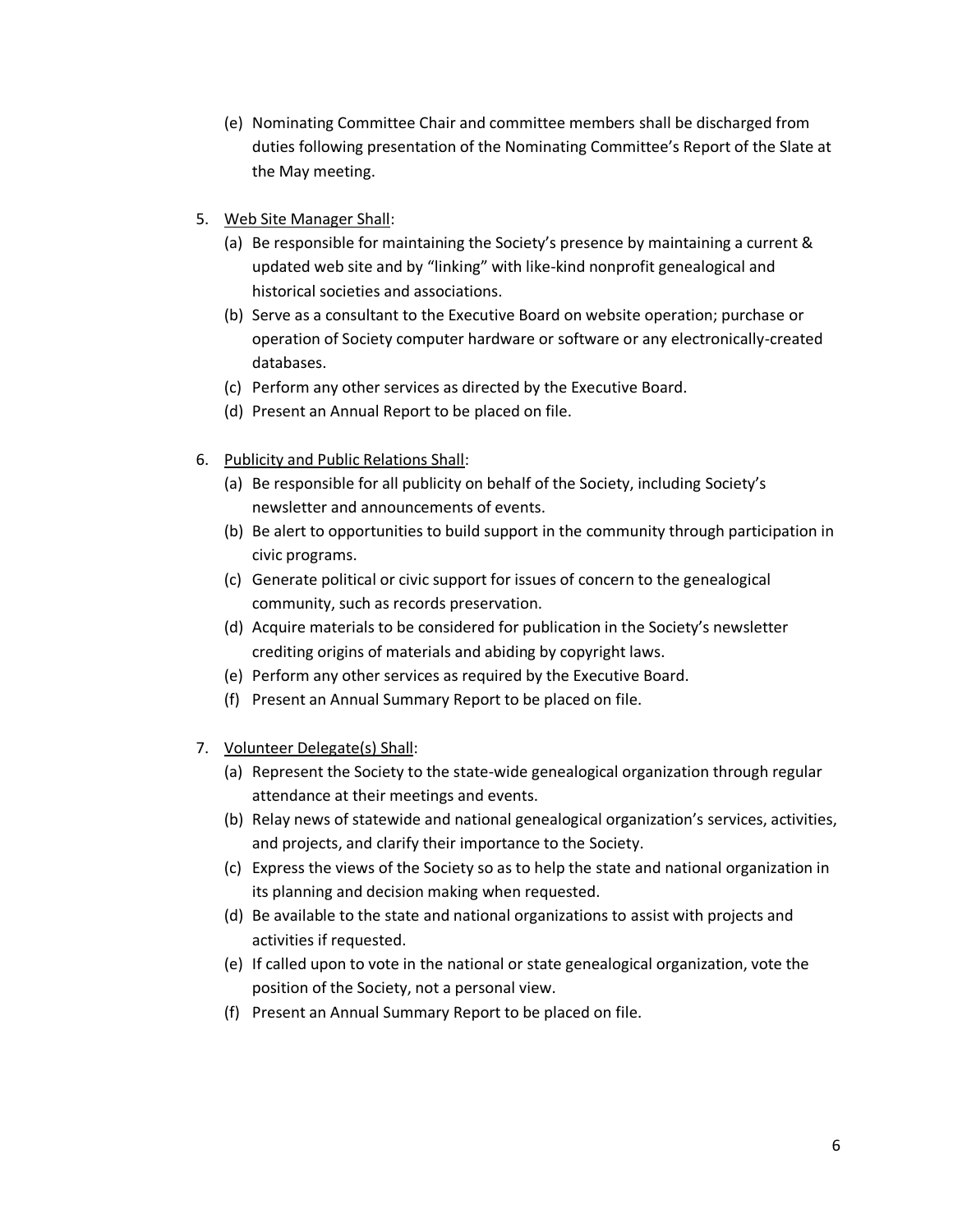- 8. Volunteer Coordinator Shall:
	- (a) Maintain a file of Society members showing areas of interest for volunteer work.
	- (b) Serve as a Society contact to Board members for names of volunteers.
	- (c) Administer volunteer recognition program.
	- (d) Perform any other services as required by the Executive Board.
	- (e) Present an Annual Summary Report to be placed on file.
- 9. Parliamentarian Shall:
	- (a) Advise Presiding Officer and Executive Board when requested, and any other member, on proper parliamentary procedure.
	- (b) Give advice on the requirements of the Articles of Incorporation, these Bylaws, and the policies and procedures of the Society.
	- (c) Give suggestions on additions or amendments to the Bylaws to the Executive Board.
	- (d) Perform any other services as required by the Executive Board.

#### Section 4. Special Committees:

Special Committees of the Society shall be appointed by the President with approval of the Executive Board.

## ARTICLE IX - NOMINATIONS AND ELECTIONS

Section 1. Elections. Elections shall be held at the Annual Meeting. *The Nominating Committee Chair shall conduct the Election.*

#### Section 2. Nominations.

- A. The Nominating Committee shall present a list of at least one (1) nominee for each office being vacated, to the Executive Board before May meeting; and, present slate (list) to the General membership at the May meeting.
- B. The report will be accompanied by the written consent of each nominee to serve if elected (see Nominating Committee Article VIII. Section 3. Number 6).
- C. Nominations shall be made by the general memberships from the floor at the May Meeting provided each nominee is present or has given written consent to serve if elected.

#### Section 3. Voting.

- A. Eligibility. All members in good standing (those members whose dues are currently paid in full) may vote in society elections.
- B. Voting. Voting shall be by voice, provided there is only one candidate for office. If more than one candidate is running for any one office, the voting shall be by written ballot. Majority vote of those in attendance elects.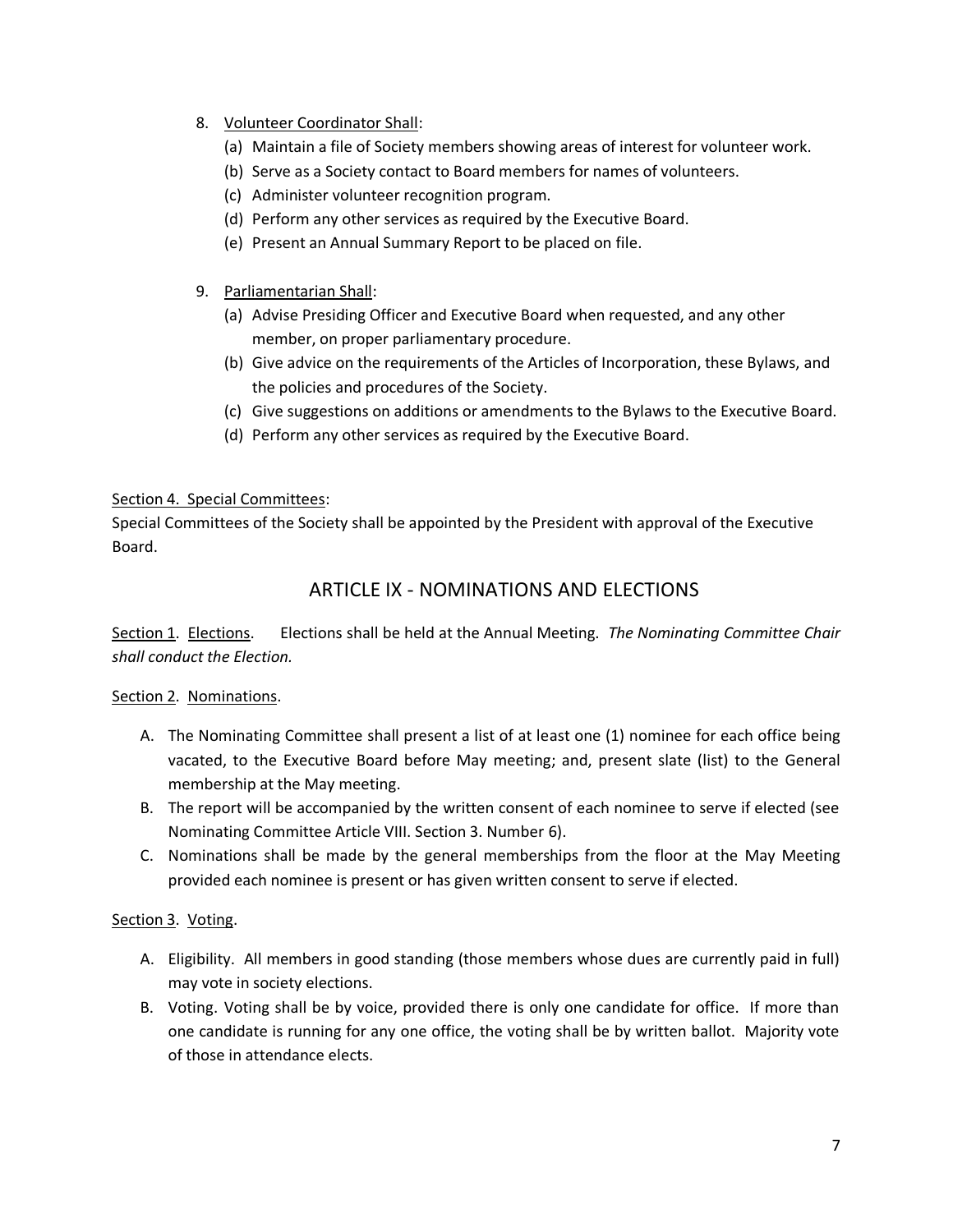### ARTICLE X – DUES AND FINANCE

Section 1. Operating Expenses. The operating expenses of the society shall be covered from the collection of dues, donations, and additional functions as the membership may authorize.

Section 2. The treasurer shall notify any member who has not paid dues by the March meeting of the member's expiration date one time in writing. Members still in arrears at the April meeting shall be removed from the membership roll and suspended. Suspended members will be reinstated after paying dues current.

Section 3. Dues for the current fiscal year must accompany all applications for membership. The Executive Board shall recommend to the membership the amount for dues, which shall be set by the members by majority vote at any Society meeting. A notice stating the proposed dues structure shall be mailed to each member at least ten days before that meeting.

Section 4. The Executive Board shall designate the financial institution in which funds of the society are to be deposited. The funds shall be deposited in the name of the society and shall be subject to withdrawals as authorized by resolution of the Executive Board.

Section 5. Fiscal Year. The fiscal year shall be the calendar year.

Section 6. Annual Budget. The annual budget for the next fiscal year shall be prepared and approved by the Executive Board no later than the last meeting of the current fiscal year.

Section 7. Income and Expenditures. The Executive Board shall establish orderly procedures for collection of all income. Authority for approval of all expenditures shall be defined by the Executive Board.

Section 8. Auditing. The Executive Board shall appoint a committee independent of the Board to audit the Society's fiscal records annually. The committee shall report its findings no later than the end of the first quarter.

# ARTICLE XI – DISSOLUTION OF SOCIETY

Section 1. Upon dissolution of the Society, all saleable assets shall be converted to cash. The monies of the Society shall be used to purchase genealogical materials for the Genealogical Section of the Wayne County New York Historian's Office. All other assets shall be distributed for one or more exempt purposes within the meaning of section 501(c) (3) of the Internal Revenue Code.

### ARTICLE XII – PARLIAMENTARY AUTHORITY

Section 1. The rules contained *in Robert's Rules of Order, Newly Revised (latest edition)* shall govern the Society in all cases in which they are applicable, and which are not inconsistent with these Bylaws and any Standing Rules.